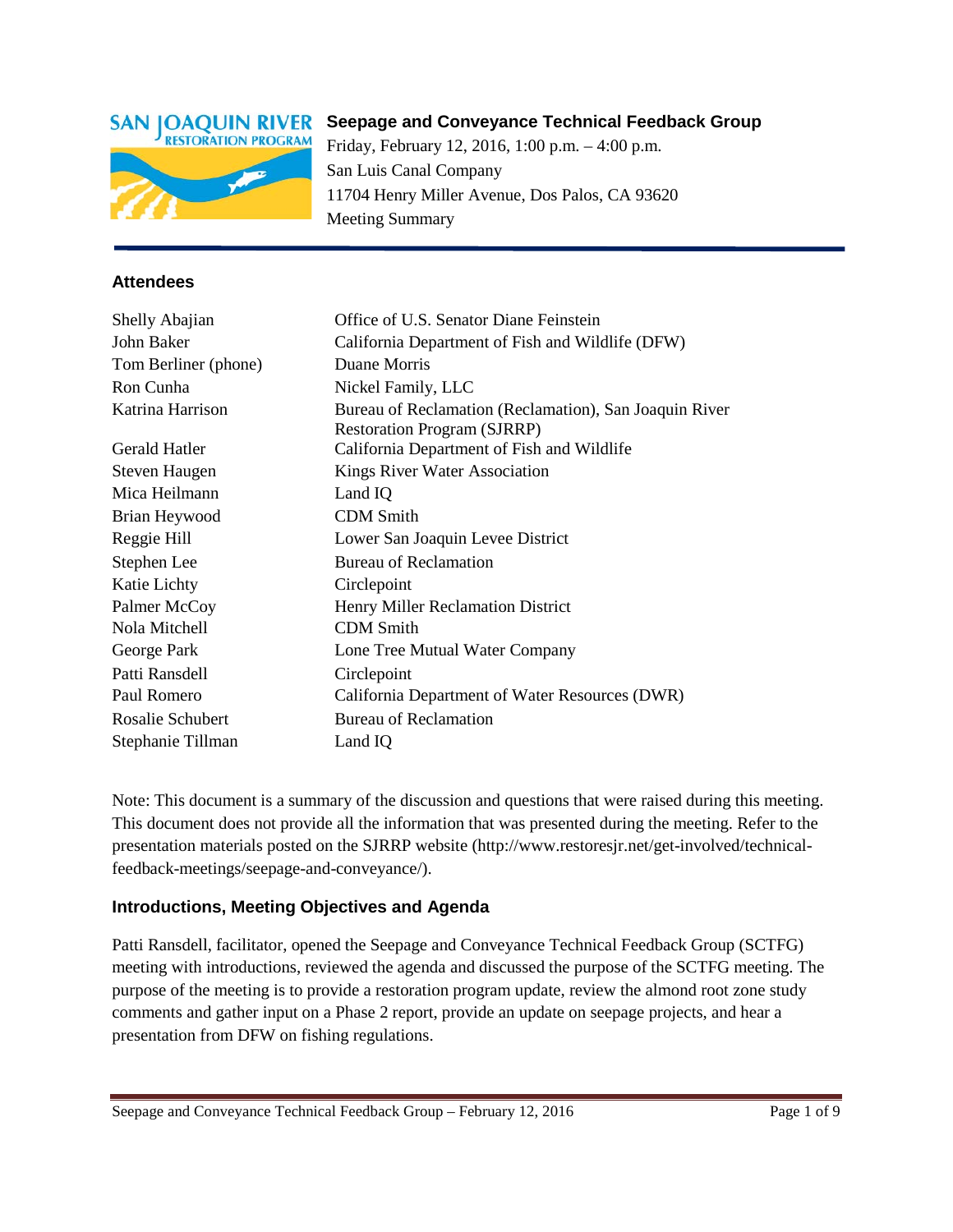Because the San Joaquin River Exchange Contractors Water Authority meeting that occurred earlier in the morning ran late, the agenda for the SCTFG was rearranged in case any attendees arrived later.

# **Restoration Program Update**

Katrina Harrison, Reclamation, provided an overview of the water allocated for Restoration Flows and the Restoration Administrator's (RA) recommendation of releases starting February 15, 2016. The purpose of the releases is to optimize juvenile trap and haul efforts in Reach 1.

There was a question regarding the amount of flow releases (9,445 acre-feet) required to reach 80 cubic feet per second (cfs) at Gravelly Ford after losses for the remainder of February. The 9,445 acre-feet volume was determined by the RA as the amount he thought he would use in February. Because of the allocation timing, a week of releases has been removed. It is unlikely that the full allocation will be used.

Katrina reviewed the recently completed environmental compliance documents for the SJRRP.

There was a question regarding the time period covered by the Unreleased Restoration Flow Environmental Assessment. The Unreleased Restoration Flow Environmental Assessment describes conditions for contract years 2015 and 2016. There will be future Environmental Assessments addressing Unreleased Restoration Flows in the future.

There were questions as to the length, width and depth of area where the sand removal in the Eastside Bypass (ESBP) will occur. Several feet of sand will be excavated from an approximately 1,000-foot wide and one-quarter mile long area alongside the Merced National Wildlife Refuge (NWR). These numbers may not be accurate and will need to be confirmed.

# *Action Item: Katrina will follow up with Reggie with a confirmation of this excavation information.*

There was a question about what will be done with the sand that is removed. The construction contractor is being paid to dispose of it.

There was a question if this sand could be sold to make money. No, Reclamation is paying a contractor to remove it. There are restrictions on the sale of this material due to federal mineral rights.

Paul Romero noted that levee remediation projects could benefit from using the excavated sand. The sand would need to be stored until the levee projects are ready to go forward. Levee remediation projects may be able to use this sand as a berm on the outside of the levee toe.

## *Action Item: Katrina will follow up with Paul Romero on this to see if there is a long term storage spot for the sand being removed and if would be available to DWR for levee projects.*

There was a question if the sand removal will start at the beginning of the Merced NWR and extend downstream. Yes, this project will remove sand inside the ESBP channel on Merced NWR property.

An attendee asked what will be released out of Friant Dam to get 80 cfs at Gravelly Ford given that there are higher losses at Reach 1. The releases will be fine-tuned over the first few days. At the time of this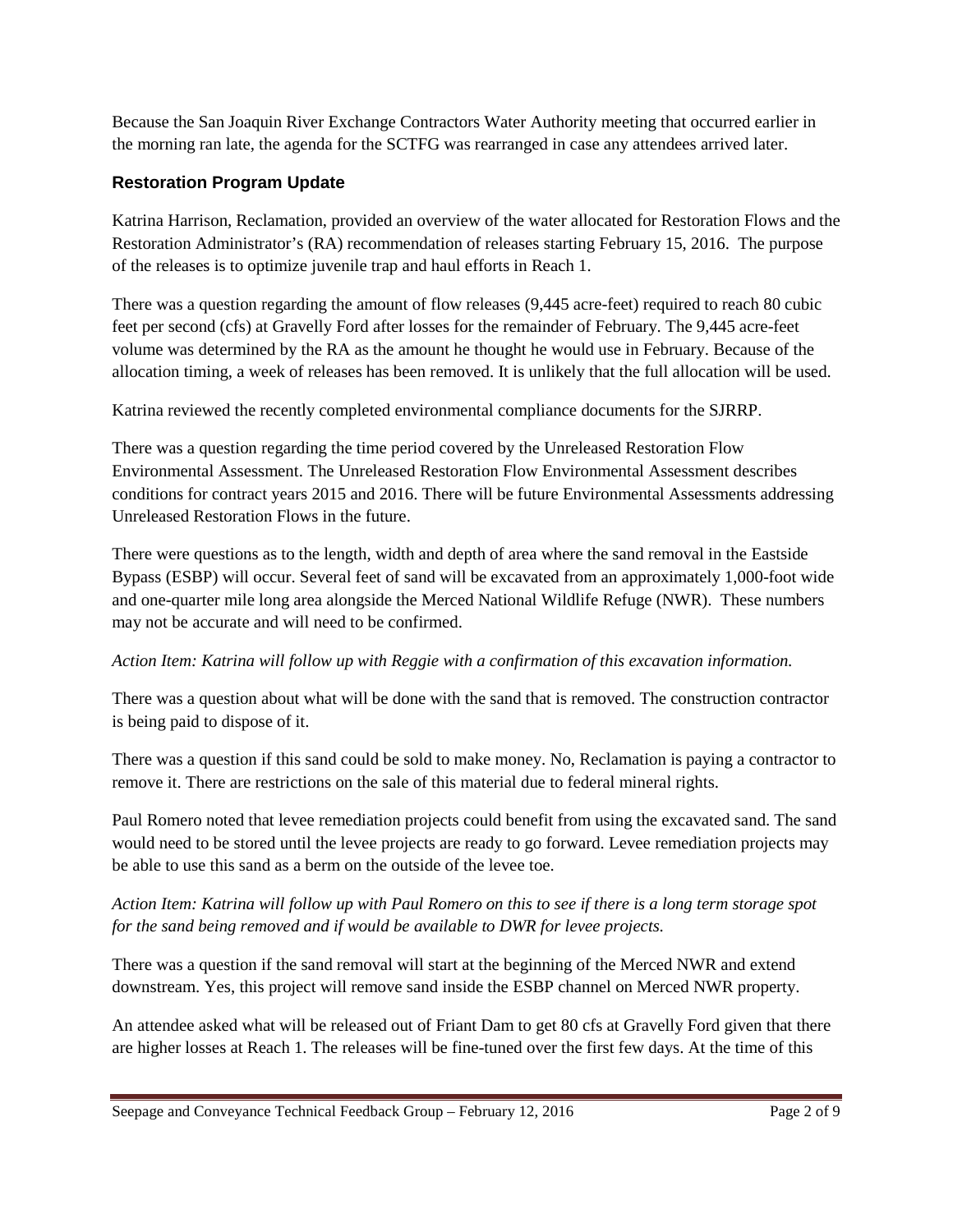SCTFG meeting the release was 103 cfs. The Friant Dam release is expected to be approximately 150 to 200 cfs.

## **Geotechnical Evaluation of Priority Levees**

Paul Romero, DWR, provided an overview of the levee evaluations and an update on the status.

There was a discussion about the levees in Reach 4B. The current projects are focused on a passing a flow of 2,500 cfs. The left levee is not touched at this flow rate (flows remain in the low flow channel). Because flows will ultimately increase, there may be no short term levee set back projects, or a minimal project may be needed to get through the next 10 years of flows. DWR is working with Reclamation on the Reach 4B project. DWR does not want to spend money on a project that will need to be replaced. Hopefully, in the next couple months, the Reach 4B will move forward to a point where DWR can determine if any existing levees would remain for the long term. At that point DWR can make informed decisions as to how to proceed with levee remediation projects.

## **Seepage Project Status**

Brian Heywood, CDM Smith, gave an overview of the status of the seepage projects. He reviewed the project process, prioritization process, and the status of individual projects.

There was a question asking how many people meet with the landowners. Traditionally, Katrina Harrison (Reclamation) and Brian Heywood (CDM Smith) go out in the field initially to meet with landowners. Additional staff including Stephen Lee (Reclamation), Joe Brummer (consultant) and other subcontractors may attend depending on the status of the seepage project evaluation/design process. These staff often work with Craig Moyle to set up discussions with landowners.

Brian noted that one of the dots on slide 68 was in the wrong spot. This slide will be corrected when in the presentation that will be posted to the website.

An attendee referenced a question that was asked at the last meeting about if subsidence is being addressed in seepage project prioritization. The prioritization was completed before subsidence was as significant of an issue as it is now. The parcels may be reprioritized based on new modeling that incorporates subsidence. LiDAR data (ground surface) is available but the HEC-RAS model (surface water) is not completed. Staff used the available subsidence data when developing seepage evaluations and any seepage project design work. Reclamation will be revising the prioritization when updated terrains and HEC-RAS modeling is available based on the 2015 LiDAR.

There was a question if some parcels could change priority when flows reach 3,000 cfs given subsidence. A change in priority is possible.

### **Fishing Regulations**

Gerald Hatler, DFW, provided an overview on fishing regulations.

There was a question asking if the salmon swim all day. Yes, when travelling upstream the salmon swim to get to suitable habitat for spawning.

Seepage and Conveyance Technical Feedback Group – February 12, 2016 Page 3 of 9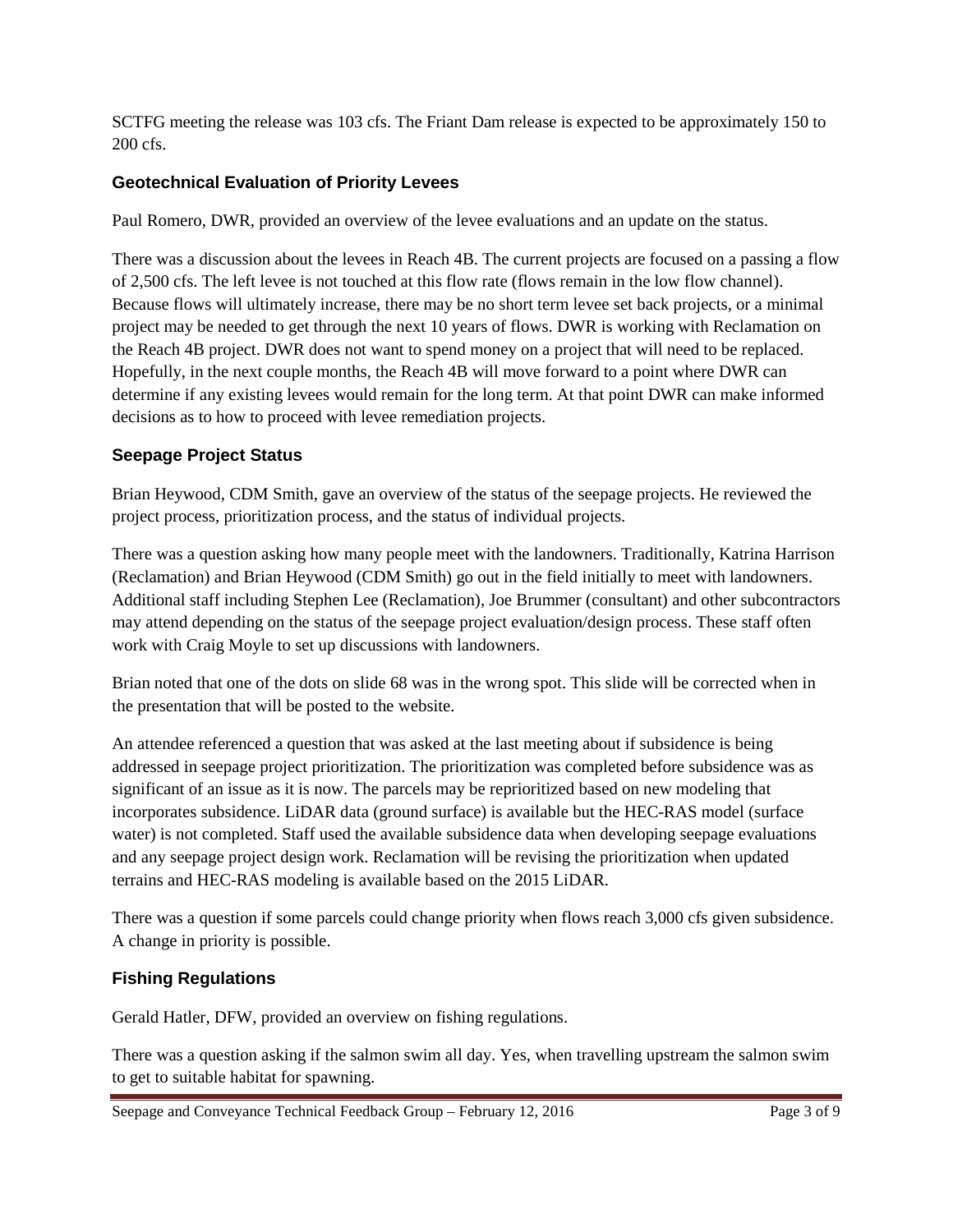An attendee asked what languages the "no fishing" signs (which are available from DFW) are in. The sign includes English, Spanish, and Hmong.

It was noted that DFW is tasked with regulating illegal fishing activities on the river. DFW does have a limited number of staff available to provide enforcement.

There was a question about the fines for illegal fishing. Fines are not set by the wardens, but by the judge in court.

A meeting participant noted that when Restoration Flows achieve connectivity through the ESBP, DFW will be faced with a unique situation regarding navigable water ways. Use of the ESBP will require a new area of patrol by DFW that was not previously included.

There was a question if the regulations are year-round or seasonal. The regulations are enforced yearround.

An attendee asked if the regulations prohibit fishing for any species. The regulations only prohibit fishing for salmon. People can fish for warm water species.

There was a question about fishing in the upstream spawning reaches. The same regulations apply throughout the river. There are no specific regulations for Reach 1. The public can access the river but cannot fish for salmon. There is concern that people could be disrupting redds (spawning nests).

There was a question if there is a two steelhead trout limit below Friant Dam. Yes, two is the limit for that species throughout the river.

DFW staff noted that the public should call 911 if they have trespassing issues, not the game wardens. The local Sheriff's department will likely be able to respond more quickly. Trespassing is a penal code violation, not a Fish and Game Code violation.

There was a question about how to tell if fishers are going for a certain type of fish. DFW staff typically take time to observe and talk to the public to understand the situation.

### **Seepage Easements**

Katrina provided an overview of seepage easements as potential seepage mitigation projects.

There was a question about the definition of abandoned groundwater in the context of seepage easements. Water that has seeped from the river into an area that has a seepage easement is considered abandoned groundwater. This abandoned groundwater is no longer Restoration Flows, and is not under the dominion and control of Reclamation, and, therefore, is not protected under Reclamation's water rights.

There was a question if a landowner can pump that abandoned groundwater and use it. Yes, the landowner can use the water in that way.

Katrina led the group in an exercise with a large map showing fictional parcels next to the river. She proposed different scenarios involving the location of hypothetical seepage projects (e.g., easements,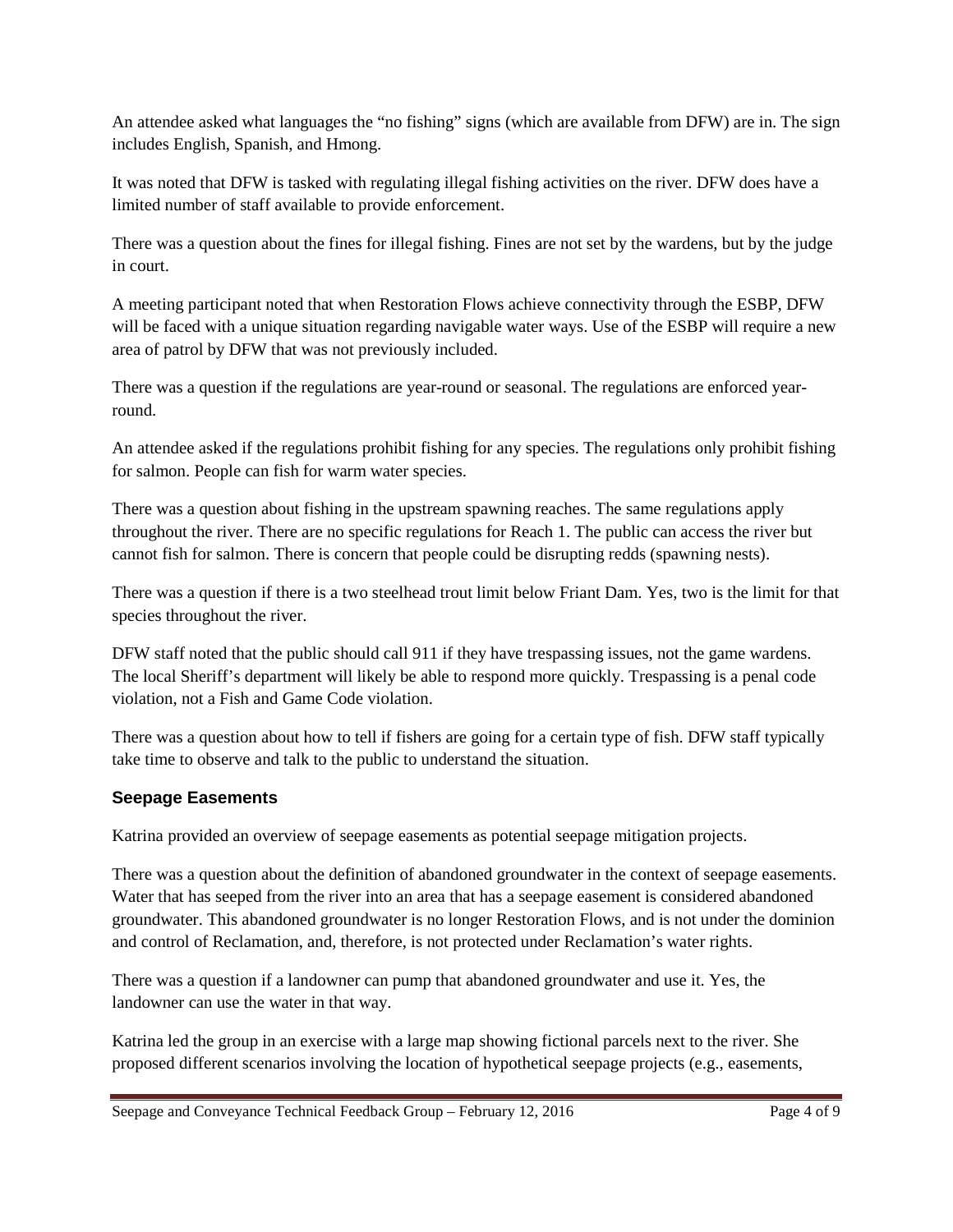interceptor drains). The design of a seepage interceptor drain would account for high groundwater conditions due the Restoration Flows and would account for the potential presence of seepage easements on nearby properties.

There was a question if a grower can have a seepage easement and continue to farm the ground. Yes, the landowner can continue to farm the land when a seepage easement in place. When an easement is complete, the responsibility for mitigating impacts from high groundwater conditions due to Restoration Flows is no longer falls on Reclamation. The landowner can construct a drainage project on land covered by the seepage easement.

There was a question about water quality issues. Right next to river it is expected that the water quality would be pretty good. Reclamation is working with the Central Valley Regional Water Quality Control Board (CVRWQCB) regarding discharge permits for water collected in seepage drains. At this point, the simplest option for landowners may be to discharge back to the river through the Irrigated Lands Regulatory Program. Discharge initiated by Reclamation may fall under the San Joaquin River Real-Time Water Quality Management Program.

There was a question if the grower can capture water collected in an interceptor line and reuse it. Yes, the landowner can use this water if the landowner constructs the interceptor line. The landowner may also be able to discharge the water to the river if the appropriate permits are obtained.

A meeting participant noted that the water quality of drainage water could vary significantly throughout the year. When going to the CVRWQCB, it might be hard to say what the quality is going to be. Reclamation acknowledged this concept as possible. Reclamation's water quality monitoring program has collected samples at different times of the year as a means of measuring the temporal changes in water quality.

It was noted that if Reclamation installs interceptor lines, Reclamation will only pay for pumping of the lines during Restoration Flows. The landowner would have to pay for operation of the line during periods other than during Restoration Flows (e.g., during flood flows).

There was a question if Reclamation would be a PG&E customer for the electricity to run the drain pumps. Reclamation is not sure about this at this time. Electric supply may be through PG&E, the Western Area Power Administration (WAPA), or a contractor.

There was a question asking if an owner has seepage easement and can pump discharge back into river, will he still own that water after it is placed into the river. Yes, the landowner could divert the water downstream of the discharge point and use it or sell it.

There was a question about shallow water wells and if that is the same situation as far as the landowner owning the water. Yes, Reclamation must protect Restoration Flows. If a landowner installs deep pumping wells, not taking water from the river, then the landowner can put that back in the river. When there is a connected river, landowners would have a conveyance source.

There was a question if Reclamation has any say in decisions related to the quality of the water that is pumped back in the river. Reclamation is not a regulatory agency. The CVRWQCB regulates water

Seepage and Conveyance Technical Feedback Group – February 12, 2016 Page 5 of 9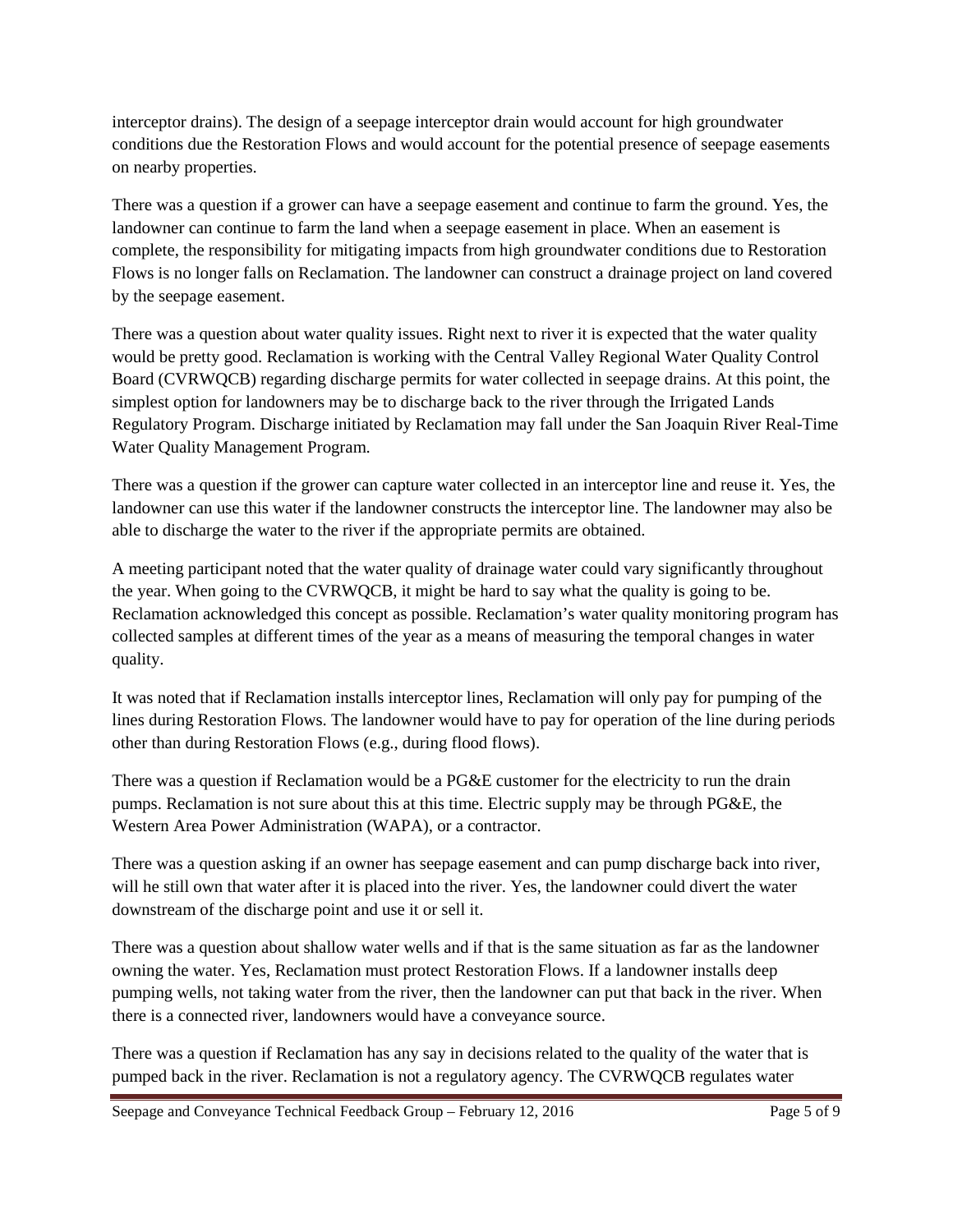quality issues pertaining to the river. There was a follow up question regarding the quality of discharge water as related to fish in the river and whether this is part of the seepage easement language. This language has not been included in any seepage easement language to-date.

It was noted that Friant Water Authority (FWA) had previously expressed that FWA was not in favor of abandoned groundwater being under the control of the landowner. There was a question if disagreement with FWA is still an issue. Yes, this issue is still an outstanding item. This topic has to do with unexpected seepage losses as specified in the Settlement Agreement.

A landowner noted that the name used (i.e*.,* tile line, interceptor line, well) matters. The name depends on how the CVRWQCB handles it as each name has its own rules and regulations. Katrina noted that it is important that projects not be constructed that would induce additional seepage of Restoration Flows from the river.

Katrina suggested that landowners who are considering installing an interceptor line coordinate the design and installation with SJRRP staff, including specifically Reclamation, who may have hydraulic conductivity test data and groundwater monitoring data to share, and also DWR, who may be interested in cost-sharing in areas with levee stability issues.

There was a question if it is the current rule that any interceptor lines have to be at least 50 feet from midwater mark of the river. There are no set guidelines. The Central Valley Flood Protection Board regulates the placement of interceptor lines so as to not compromise levee stability for properties with Project levees. The distance can depend based on the condition of the levee. Reclamation assumed the installation of a proposed drain on a property in Reach 4A would be 50 feet from the landside toe of existing levee.

There was a question if anything can be done with the levees before the Reach 4B flow routing decision is made. There are no levee setbacks in Reaches 3 and 4A. In Reach 4B, Reclamation is working to define a preferred alternative in the near future as part of the Reach 4B project that would inform short-term levee actions.

Katrina discussed the potential alignment of the levees along the ESBP that is being considered as part of the Reach 4B project.

Shelly noted that Senator Feinstein was very alarmed to hear of the potential loss of agricultural acreage for setback levees for one of the Reach 4B alternatives. Shelly agreed that use of the land within the Merced NWR for setback levees would reduce the amount of agricultural land that would go out of production.

There was a question asking if the levee extension into the refuge was done, would the upstream portion of the Eastside Bypass still be set back. Katrina did not have the complete information from the potential Reach 4B alignments available at this meeting to fully answer this question.

### **Almond Root Zone**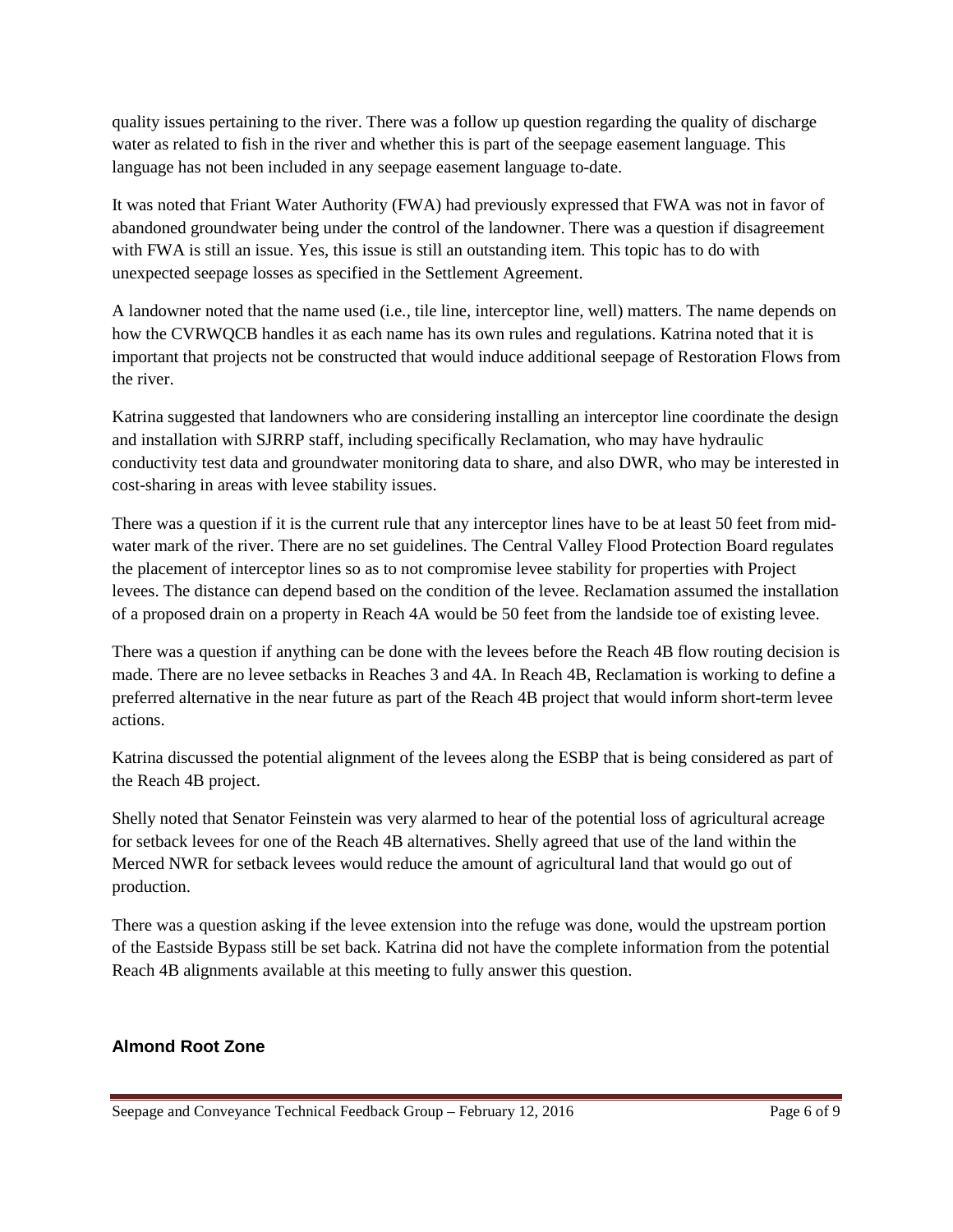Stephanie Tillman and Mica Heilmann, Land IQ, provided an overview of the Phase 1 and Phase 2 reports for the Almond Root Zone Study.

It was noted by a meeting attendee that during harvest time, the trees are not watered. The top 4 feet of soil will dry out, but the tree is still alive. A root zone depth of 4 to 6 feet is important to maintain the tree health during harvest. The attended noted that capillary fringe is an important aspect of this 4 to 6 foot depth. He noted that any seepage that pushes salt up even in to this zone could put additional stress on the tree.

Stephanie/Mica noted that the 5 to 6 feet of root zone being discussed is the protective zone that is always aerated. This zone will always be protected. Below that is capillary fringe that moves up and down. The capillary fringe would not move into the protective zone.

There was a question asking what time of year the almonds are harvested. Harvesting occurs for about 60 days between August and October. A meeting attendee also noted that a stress period is also applied to almond trees during the hull split period (July). During these stress periods, the tree is not growing, but needs deep moisture to maintain itself.

Mica reviewed the comments received on Phase 1 of the Almond Root Zone Study.

A meeting attendee noted that if that groundwater rises in the spring, it will bring salts up. The salts can only be pushed back down through leaching, which could not be done during growing season, so the salts would stay there.

There was a question if the design root zone depth for seepage projects will be consistent throughout the whole area. Yes, root zone depths will be consistent for areas planted in almonds. The root zone portion of an agricultural groundwater threshold is crop specific. The capillary fringe portion of the threshold may vary based on soil conditions.

A meeting attendee stated that the groundwater should be kept below the root zone and capillary fringe. Reclamation plans to maintain groundwater levels below the established groundwater threshold. The agricultural groundwater threshold is set by adding the root zone depth and the capillary fringe thickness.

It was clarified that 6 feet is the depth of the root zone portion of the threshold, not to groundwater. In addition to the root zone area, there is a buffer to allow for capillary rise. The groundwater level would be below that capillary fringe. It was noted that finer soils typically require a thicker fringe. Sandy soils are the opposite.

It was also clarified that the root zone depth of 6 feet that has been suggested is based on the recommendations of experts from the University of California Cooperative Extension (UCCE). UCCE experts recommend a root zone of 3 to 5 feet. Reclamation has increased this recommendation to 6 feet.

Katrina reviewed the possible revisions to the Seepage Management Plan (SMP) based on the results of the Almond Root Zone Study. These changes would apply in 2017 or not until future years, depending on a potential Phase 2 study.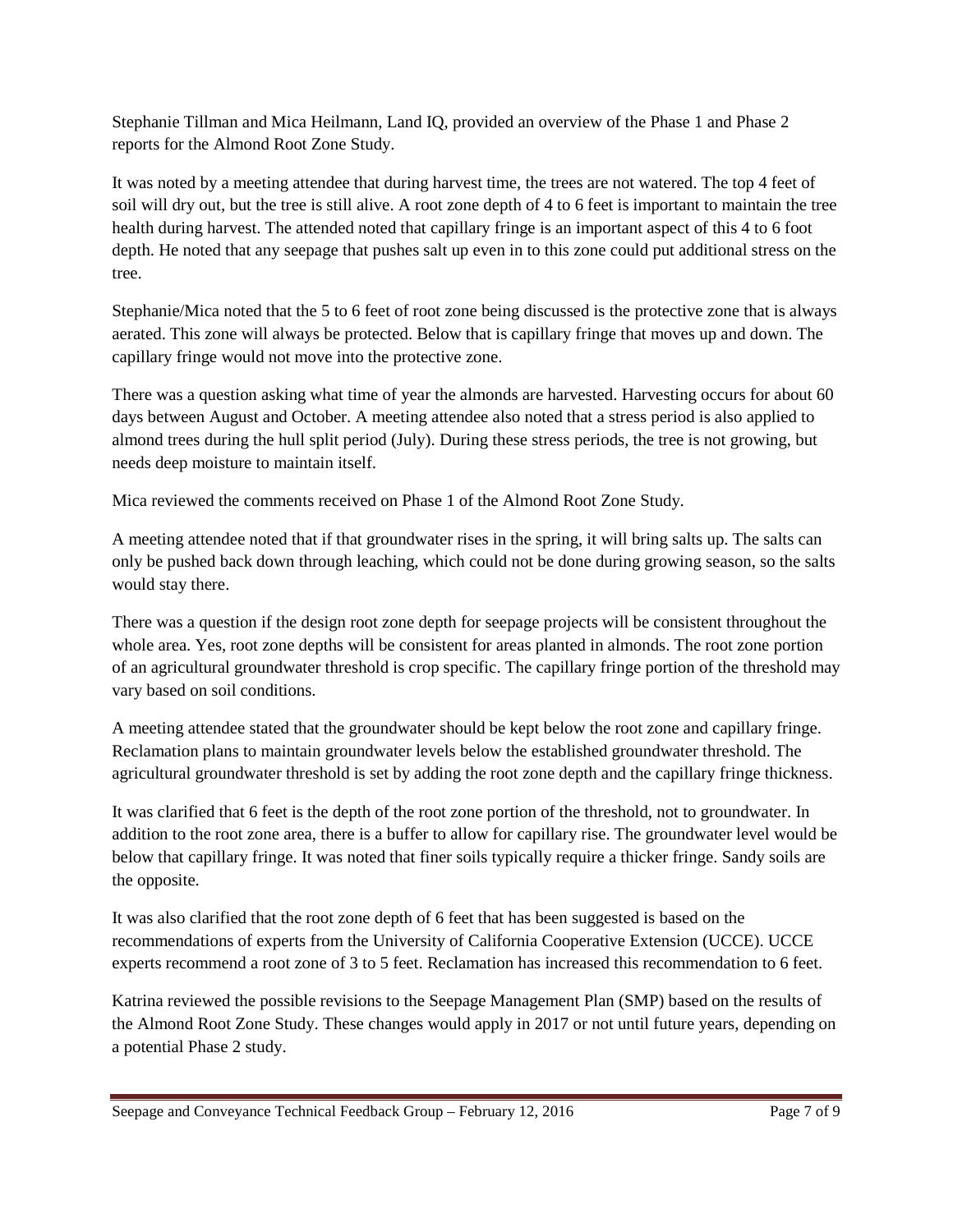There was a question of what the groundwater level threshold is now. The current agricultural threshold for almonds is 9.5 or 10 feet. This depth includes a root zone of 9 feet and a capillary fringe of 0.5 or 1 foot (depending on the soil type).

There is concern from a grower standpoint that interceptor drains may not be able to handle groundwater rise. The growers want the root zones to be conservative. Land IQ stated that this is where design comes in. Proposed interceptor lines are being design for an assumed flow of 4,500 cfs in the river. The invert of an interceptor line is not typically set at the threshold. The design of an interceptor line needs to account for factors such drawdown into the drain line and slope of the line to the collection sump. Therefore, the invert of an interceptor line is typically at least one foot deeper than the threshold.

Katrina provided a discussion on how thresholds impact the operation of the SJRRP and the release of Restoration Flows. She noted that there are several control points (e.g., Friant, Mendota, and Sack Dams) where Restoration Flows can be regulated.

One of the meeting attendees raised concerns about the possibility of phytophthora. When a properly designed drain is in place, the chance of saturating the 6 foot root zone is more related to flows other than Restoration Flows (e.g., flood flows, irrigation, leaching, rain, etc.).

Brian noted the threshold will likely be consistent across a property. An interceptor line will not be designed specifically to a specific tree, but rather to protect the full property. The design aspects mentioned previously (slope of pipe, etc.) will be accounted for during the design process.

There was a question about redefining threshold in the SMP and if it will change current flow restrictions. Katrina stated that no thresholds were being changed for 2016. Any changes to the SMP related to almond thresholds would be for 2017. However, these changes may not affect flows in the river until approximately 2019. This time is when flows may be sufficiently high (1,300 cfs) so as to affect properties planted in almonds. However, the recent LiDAR data could change the properties prioritized and cause the change to affect flows sooner than 2019.

An attendee thought it would be good to make Phase 2 a field study on capillary fringe. The attendee does not believe that the appropriate capillary fringe information is available yet. The attendee felt a study would be appropriate unless the threshold was going to very conservative, such as 9 to 10 feet.

There was comment raised that there can be a lot of studies performed that may well return to the same conclusion of a 9 to 10 foot threshold.

A meeting participant noted that with all these studies, Restoration Flows will likely occur sooner than the Phase 2 information would be available. While the information would be interesting to know, there is so much uncertainty that there is a point where things need to be done so projects can be completed. It may be better to just take conservative side, rather than trying to set a less conservative threshold.

A meeting attendee suggested that Reclamation consider that the establishment of thresholds may make the operation of orchards more difficult. An example was discussed by the attendee: if a field has a historic root zone level of 10 feet and a threshold shallower than 10 feet would potentially remove management flexibility that the grower has previously had. While the threshold may meet scientific

Seepage and Conveyance Technical Feedback Group – February 12, 2016 Page 8 of 9